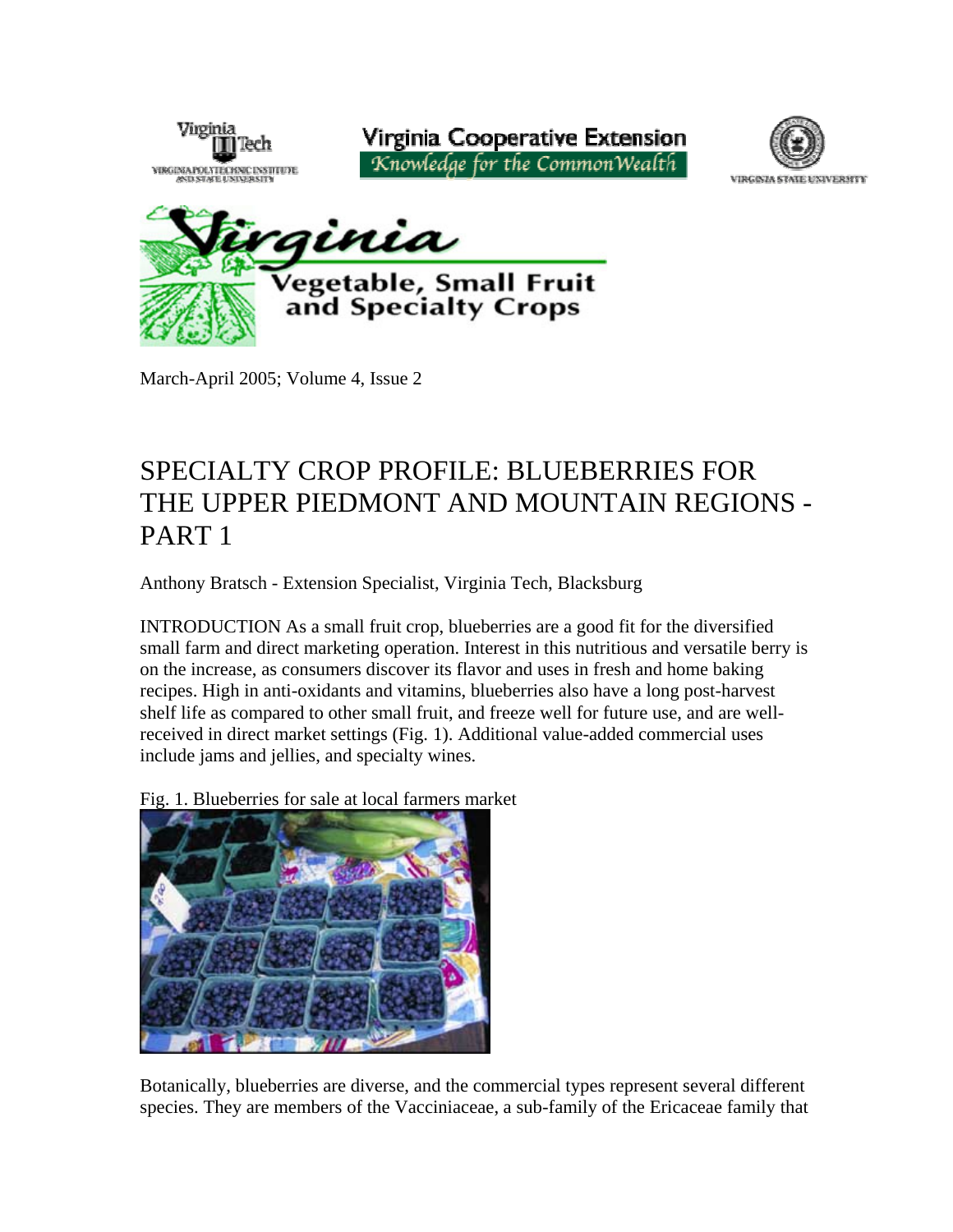includes many acid soil adapted plants such as azaleas and rhododendrons. Because of unique soil requirements, blueberries are naturally adapted to well-drained, but nutritionally poor organic sands. In this country important areas of commercial production include southern New Jersey, southwest Michigan, and the Carolina coastal plains. Blueberries can be successfully grown in mineral (clay, loam mix) soils, but the crop can be a special challenge for growers out of the natural adaptation zones, which includes most of the piedmont and mountain areas of Virginia. Careful site and cultivar selection, and proper cultural practices are critical to ensure success.

As with most small fruit crops, blueberries are labor and management intensive, and require considerable initial investment, particularly in plants. A long-term crop that may be in the field for up to twenty years, blueberries require several years to establish, and first harvests will not start until the third or fourth season, with full production reached by years 6-8. On a small scale, fieldwork can be done by hand, or mechanization is available for specific tasks such as fertilizer application, mulching and spraying. During establishment, appropriate fertility, irrigation, weed, insect and disease control are critical. Development of a sound knowledge of the crop and its biology, and the pests and problems affecting it is essential for success.

For the grower that pays attention to cultural details, is patient and has access to a ready market, blueberries represent significant per acre income returns. Mature plantings may yield up to 6000 lbs/acre (or more), assuming good growing conditions and management. With the right marketing strategy and sales, gross can exceed \$5,000/acre, and net returns can be \$3,000/acre or more.

#### **SITE SELECTION AND PREPLANT CONSIDERATIONS**

Best sites include gentle slopes that provide both surface water and air drainage. Late spring frosts can damage blueberry blossoms, and a sloped location allows freezing, colder air to drain to lower areas. Though flowers are tolerant to mild frosts, low areas and known cold air pockets should be avoided, especially for early flowering cultivars.

In most cases, the grower has little choice in selection of soil types. Where possible, sites with significant clay content should be avoided, with ideal soils ranging from silt loam to sandy in texture. Sandy soils with low native exchange capacity (or low native fertility) with at least 2-3% organic matter are preferred. As a species, blueberries are intolerant of waterlogged soils, and internal drainage is critical regardless of soil type. Heavy soils with good internal drainage can succeed, but sites in which water stands for extended periods after rainfall should be avoided. Questionable drainage can be improved by planting on raised beds or ridges, or by tile installation.

Of equal importance to soil type is the native soil pH. Blueberries require acidic soils, with an ideal range of 4.5-5.2. Agricultural sulfur can be used to amend or drop the pH. The amount applied is dependent on how much change is needed based on a pH soil test, and the soil type (see table).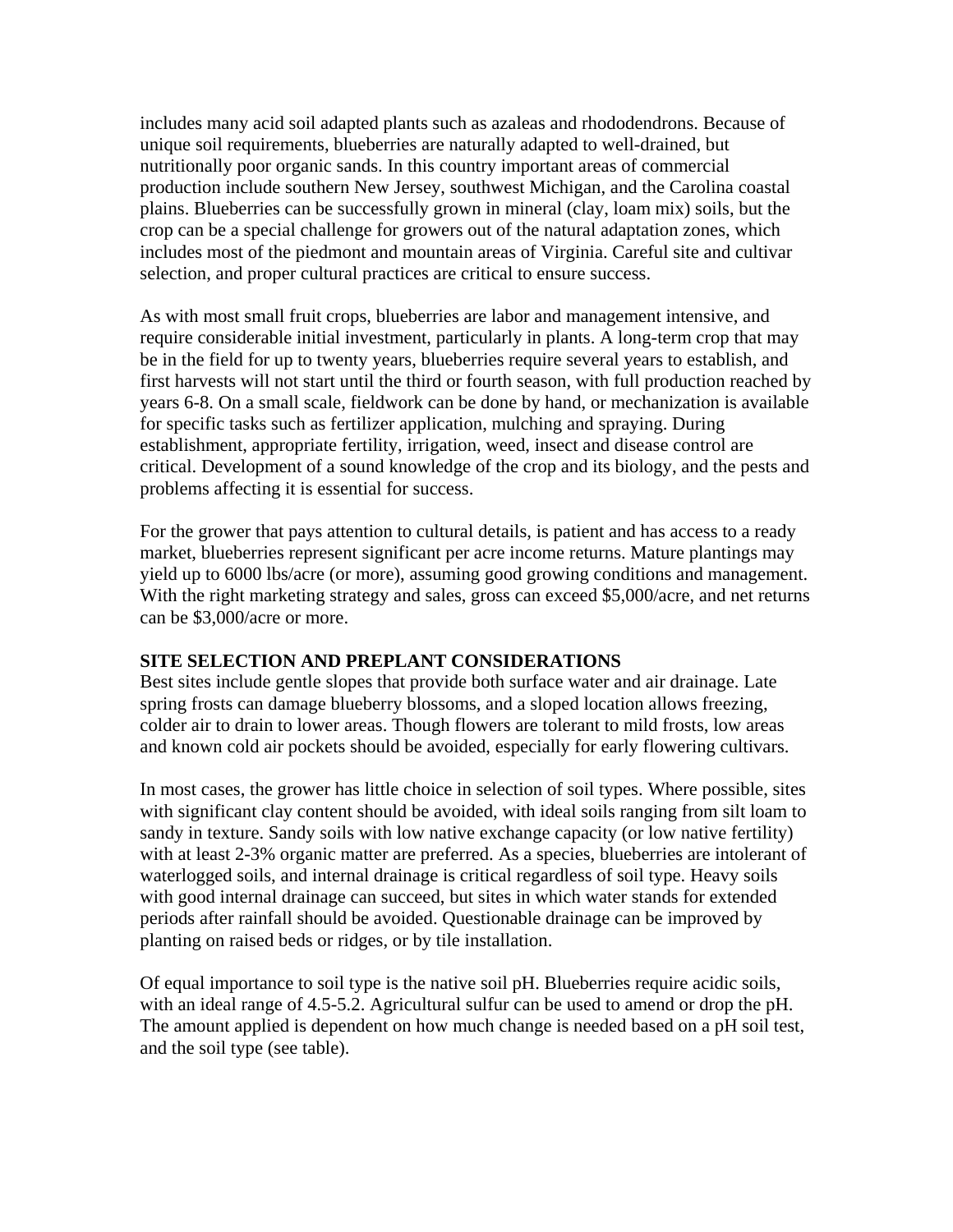Depending on the native pH of the soil, and its buffering capacity (resistance to change), this process can take time. In many cases, it is economically unfeasible to drop pH in soils with high exchange and high base saturation (high pH) levels. In general, soils with a native pH of 6.0 or less can be amended successfully, however the closer to the ideal range, the better. Application of sulfur should be done at least a year ahead of planting, and requires thorough incorporation into the soil profile. Amounts added greater than 400lbs/acre should be split between a fall and spring application. A second soil test should be taken before planting to determine if the target pH was reached. Additional sulfur can be applied just before plants are set. Soils, depending on native pH and buffering capacity, will over time return to original equilibrium status. Thus for the life of the planting, soil pH should be monitored. Keeping the pH reaction downward after planting is accomplished by judicious use of acidifying nitrogen fertilizers and topdressing of sulfur in extreme cases.

|                                  | Soil type |      |      |
|----------------------------------|-----------|------|------|
| <b>Current pH Sand Loam Clay</b> |           |      |      |
| 5.0                              | 175       | 530  | 800  |
| 5.5                              | 350       | 1050 | 1600 |
| 6.0                              | 530       | 1540 | 2310 |
| 6.5                              | 660       | 2020 | 3030 |

Table 1\*. Approximate amount of sulfur (pounds/acre) to lower soil pH to 4.5

\* taken from Highbush Blueberry Production Guide, NRAES

Based on a soil test, pre-plant phosphorus and potassium can be broadcast and incorporated with early pH amendments. Both nutrients should be added to build to "moderate" soil levels as indicated in most soil testing formats.

Additional pre-plant activities include site weed assessment and management. The field should be surveyed for perennial weeds that will become more problematic to manage in the future. It is more economical and easier to eradicate weeds using non-selective herbicides prior to planting, than after the plants are set. In general, approved post-plant herbicides for blueberries have poor activity on established deep-rooted perennial weeds. Planting the field to a grain crop such as corn, wheat or soybeans will also help to reduce future soil insect and weed problems. Be careful using herbicides on these crops with carryover potential, such as atrazine. A cover crop, such as rye, vetch or buckwheat can help to build soil tilth. Cover crops should be plowed down at least 3-4 weeks prior to planting to allow for decomposition.

Two final considerations for site selection include proximity to water source for irrigation, or the capacity to develop irrigation, such as drilling a well or digging a pond. Ease of access for pick your own (PYO) customers is also a key concern if you plan to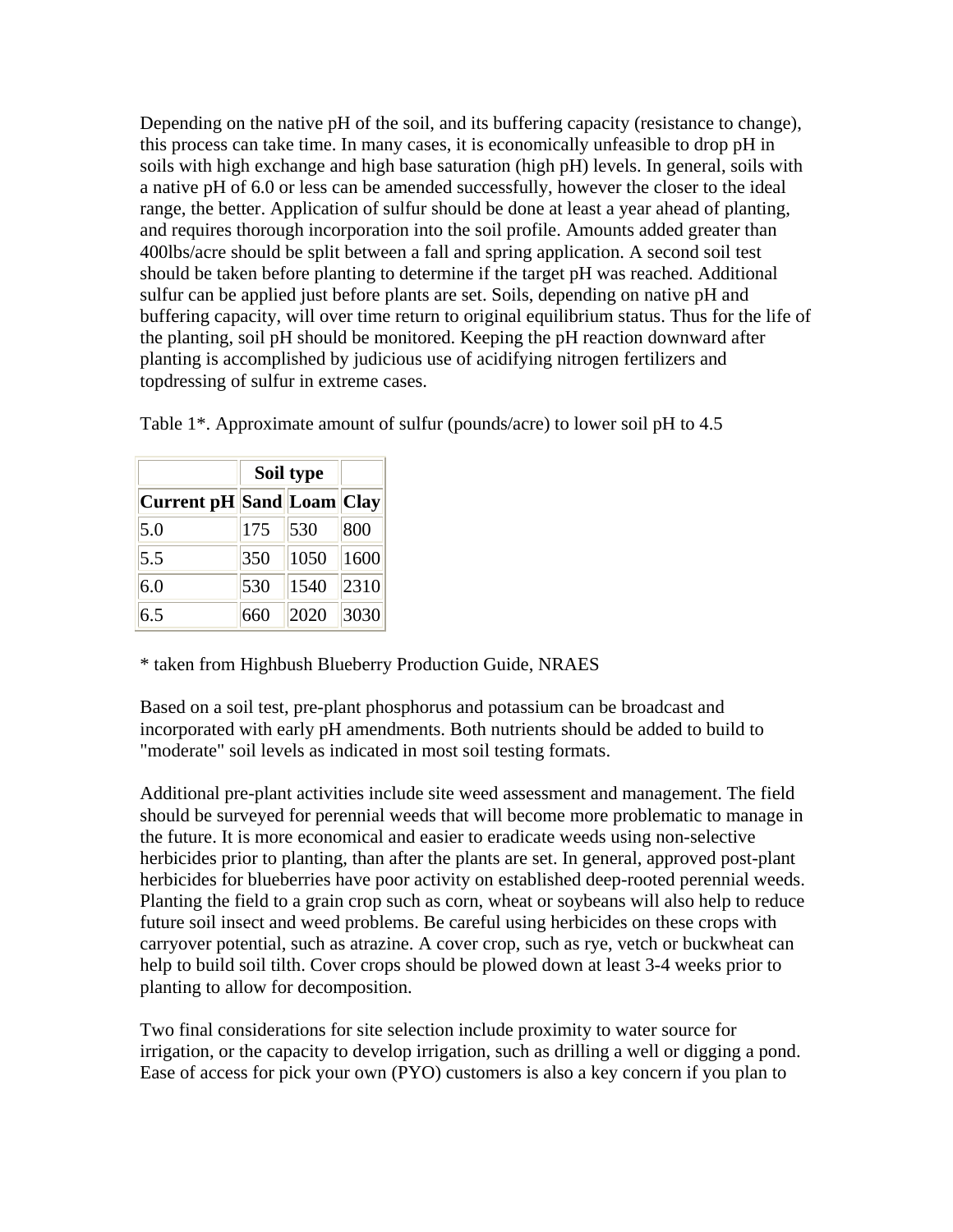market in this fashion. The site location should be easily accessible, with an ample parking area near the field.

#### **FIELD LAYOUT AND FINAL PREPARATION**

Following cultivation of the site, raised ridges 4-6 in. high and 4 ft. wide should be formed. Ideally rows should be oriented north and south for maximum light exposure. In some poorly drained sites, perpendicular arrangement of rows across slopes may result in pooling of water, and rows should be aligned with the slope. Row spacings of 10-14 feet on center should be made to accommodate equipment and allow for mature plant size. Rows should break every 200 feet with a drive row or cross-walk for U-pick customer convenience.

When available, pre-plant supplemental organic matter additions should be made, either as a directed application over the row and incorporated with a tiller, or in the planting hole as plants are set. Sphagnum peat moss, well-decayed sawdust or bark mulch are good choices. Peat used directly in the planting hole should be well wetted, or it may cause future moisture stress in the root zone.

Blueberry cultivars vary in flowering dates and maturity period. Similar maturity cultivars should be planted together for best cross-pollination, in alternating blocks of 2-4 rows each. Blocking of cultivars by maturity period also keeps the harvest progressing in an orderly fashion, and makes direction of customers an easier task.

## **PLANT AND CULTIVAR SELECTION**

For the piedmont and mountain regions, northern highbush blueberry is the species of choice. The southern highbush types are more adapted to lower and mid elevation piedmont and coastal regions. They are a more soil adaptable, faster growing and quicker producing alternative to the northern highbush blueberries. They are also more heat and drought tolerant due to their native and rabbiteye genetics. As a negative, they tend to break bud and mature early, and are less cold hardy. Southern highbush performance is not well documented in the state, and growers should proceed on a trial only basis. But by all indications, they may be the blueberry of choice for many Virginia piedmont microclimates. Southern highbush should not be confused with rabbiteye blueberries, which are best adapted to the lower piedmont and coastal plains regions of the state, and should not be planted in the upper piedmont and mountains.

Cultivar selection and locating a reputable nursery source is an important pre-plant task that should begin during the preparation year. Time spent adequately researching the characteristics of cultivars will pay off in the future. Plant growth and fruiting habits, fruit size, maturity period, flavor and disease resistance are important varietal characters to assess. Blueberry plants are sold as either bare-root or containerized stock, with two-year old plants most common. Depending on the planting date, orders should be booked in advance. Planting of bare-root stock should be scheduled as early as possible in the spring (Feb-March), while containerized plants can be set in the fall (Sept-Oct.), in all but the coldest elevational regions. Most smaller growers opt for more expensive containerized plants which offer increased survival and earlier production.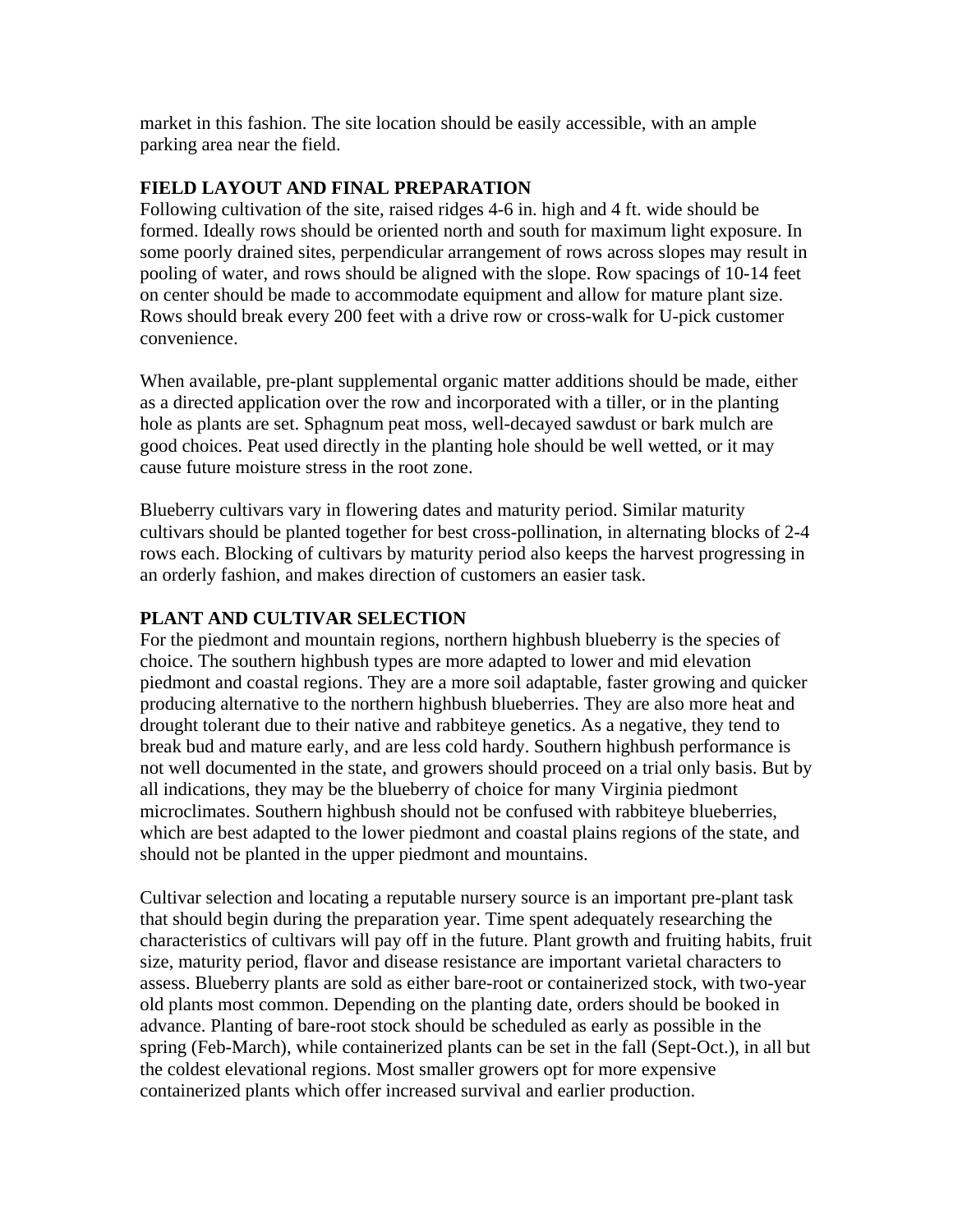Information about cultivars is available from a number of sources, and your local VCE agent may have information about local experiences. You can also gain insight by visiting with other growers and nurserymen, as well as reviewing extension publications. An excellent regional guide is "Highbush Blueberry Production Guide", NRAES-55, which can be ordered through Virginia Cooperative Extension.

Top cultivar suggestions include:

|  | Maturity Northern Highbush |                   | <b>Southern Highbush</b> |           |                                                                   |
|--|----------------------------|-------------------|--------------------------|-----------|-------------------------------------------------------------------|
|  |                            |                   |                          |           | <b>Early</b> Collins, Duke, Earliblue O'Neal, Reveille, Cape Fear |
|  | Mid                        | Bluecrop, Blueray |                          | Blueridge |                                                                   |
|  | Late                       | Jersey, Herbert   |                          |           |                                                                   |

# Specialty Crop Profile: Blueberries For The Upper Piedmont And Mountain Regions - Part 2

Anthony Bratsch, Extension Specialist, Virginia Tech

# **PLANTING**

Planting of bare-root stock should be scheduled as early as possible in the spring (Feb-March) when the danger of severe frost has passed. Containerized plants can be set in the fall (Sept-Oct.), in all but the coldest elevation regions. Fall planting has the advantage of earlier spring growth and root development through the winter. Spring plantings are often delayed by wet conditions.

Spacing: Highbush types should be set 4-5' apart in the row. Highbush cultivars can vary considerably in mature size, and less compact plants should be provided a wider spacing. Allow slightly more room for southern highbush with a 6' in-row spacing.

Plants should be set at the same depth as they were growing in the nursery, in holes at least twice the diameter of the root ball. Holes can be dug by hand, with an auger, or a furrow can be made down the center of the row. As previously noted, moist peat should be mixed with the soil and used for backfill, using about one pound per plant. A peat band can also be used below the plants, but avoid planting into pure organic matter.

During the planting operation, keep roots moist, especially bare-root stock. Containerized plants should be well-watered prior to setting them out. Irrigation after field setting is critical to success.

Following planting, mulch the row centers with 4-6 inches of sawdust or other organic material. This will help to conserve soil moisture, control weeds, and for fall plantings, helps to reduce the effects of winter frost heaving.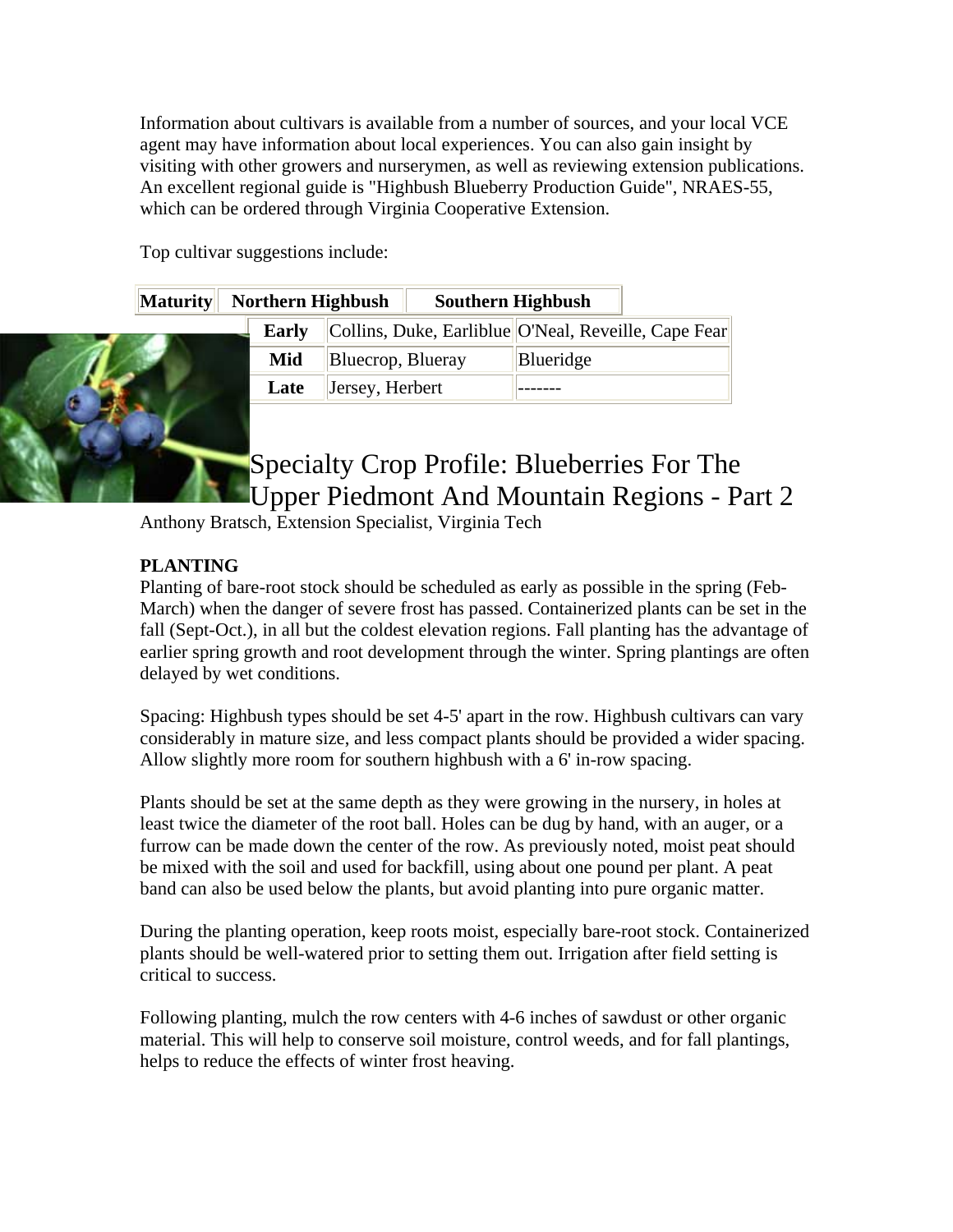In general bare root plants should have 1/3 to 2/3 of the branches removed to balance top growth with the roots. Leave 1 to 3 strong canes per plant, heading back these canes 50% to a strong bud. Containerized plants need only weak and twiggy growth removed, along with moderate heading cuts. Any flower buds (round/plump) should be rubbed or clipped off. Early fruiting is stressful to young plants, and flower buds should be kept off for the first two years after planting.

Row middles should be seeded with a permanent sod as soon as the planting operation is completed. This facilitates equipment access, and decreases the invasion of weeds into the planting. For most locations, turf-type fescues, perennial rye or orchard grass are good choices.

## **MULCHING**

It has been shown in various studies that mulching, even under irrigated conditions, results in larger plants and 2-4x yields over time as compared to non-mulched plants. The primary benefit of mulching is moderation of soil moisture loss and more uniformly moist soils, but also soil temperatures are kept cooler during summer and warmer during the winter, and can keep soils from freezing.

Mulching does result in delayed spring growth and a later crop as compared to no mulching because of delayed spring warm-up. Mulching is not a replacement for irrigation, which will be needed under drought conditions. Mulching should be used with discretion in poorly drained or heavy soils, and in consistently wet sites, characteristic to some mountain regions.

Almost any organic material will function as a suitable mulch. Sawdust has been shown to be a material of choice and is sometimes mixed with hardwood chips to decrease crusting. Pine bark has the advantage of a lower pH than hardwood chips (3.5-4.5 vs. >5.0). A heavy layer of rotted leaves will also work, and is preferable to wheat straw. Fabric mats have the advantage of better weed control, but they increase soil temperatures and do not supply needed organic matter over time as would an organic mulch.

Mulch should be applied every 2-3 years, at a depth of 6 inches. A "once mulched always mulched" policy should be used for the life of the planting. Older plantings losing mulch cover will experience root damage more readily than non-mulched plantings due to a more shallow root system and exposure.

Mulching adds to the expense of growing blueberries for materials and time to spread, and also by increased fertilizer costs. Mulches decay at the point of soil contact through microbe activity, which utilize nitrogen for the process of carbon breakdown. To get enough nitrogen fertilizer through this soil / mulch interface, rates are adjusted to compensate, often by 2-3x, depending on the state of decay of the mulch.

## **IRRIGATION**

Supplemental irrigation for blueberries is considered essential for most areas. Crop water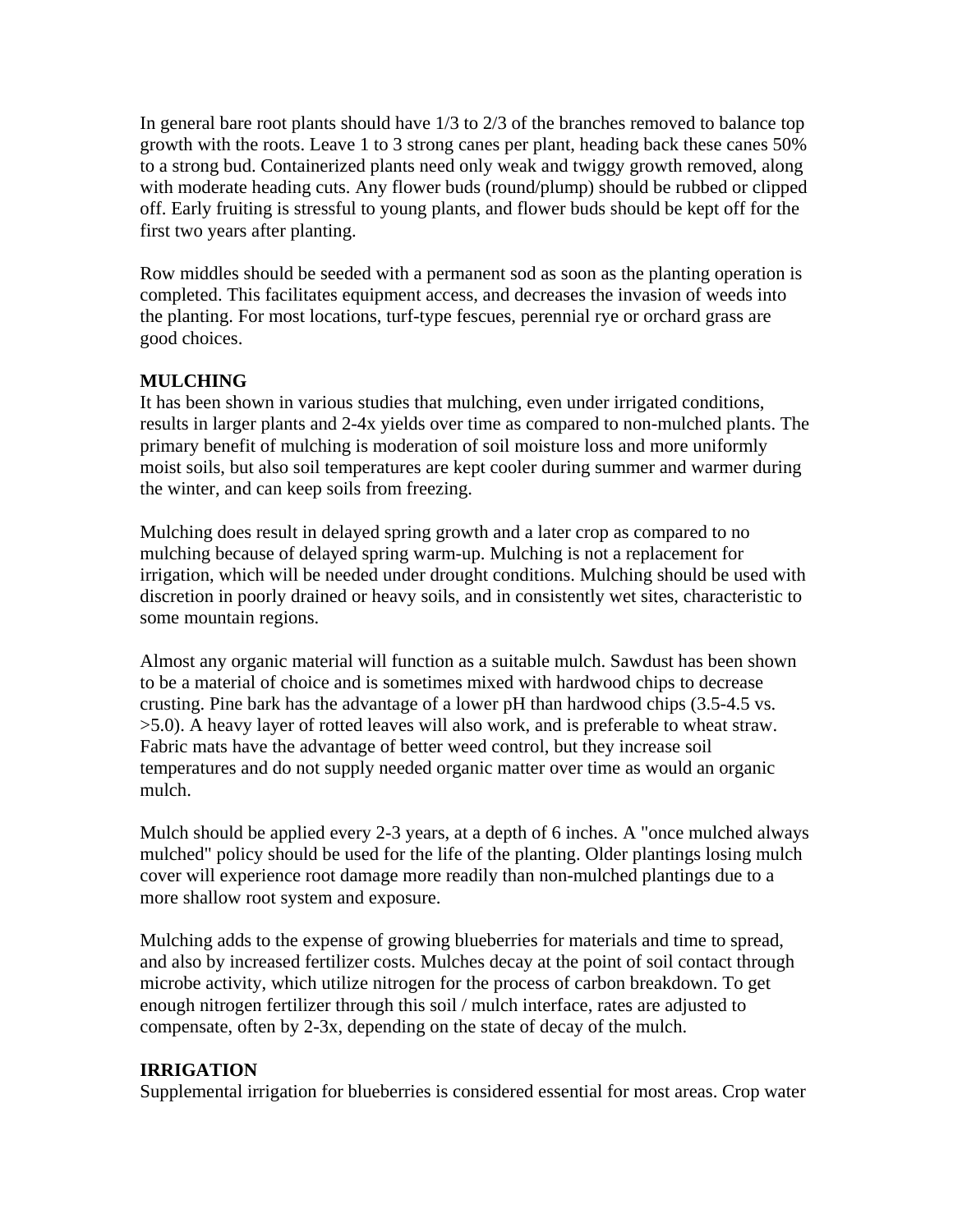use is significant: 4-6 gal/day/plant or 1 acre inch/week for mature planting, 2 inches with a full crop load. Blueberries thrive under constant, yet moderate soil moisture. Blueberry rootlets though fine in diameter, are less efficient as compared to other plants because of a lack of root hairs to absorb water and nutrients. While avoidance of droughty conditions and fluctuations is important, it is equally a concern to avoid excess irrigation to reduce root-rot. Soil moisture monitoring is essential to determine true moisture status. A tensiometer or other moisture evaluation tool is a minimal investment to ensure an adequate balance is maintained.

Drip irrigation is a preferable method to overhead irrigation due to increased efficiency and delivery where needed; it also allows concurrent field work activity, and reduces foliar disease incidence. However if the site is frost prone, then overhead should be installed to provide frost protection and supplement moisture. Micro-emitter systems are better than point-source drip systems because they wet a larger surface area, though overwetting of the crown area should be avoided with this system.

#### **FERTILIZATION**

Considerations for blueberry fertilization integrate several factors: age of plants, soil pH / N source, use of and age of mulch and water applied.

Age of plants: Nitrogen (N) application levels are gradually increased each year from planting until a maximum is reached. A general rule of thumb is to apply 20lbs N/acre in the first year, and increase 20 lbs/year until 80-120lbs/acre is applied annually (4-6th years). The final amount is site and growth dependent, however 80lbs is considered a minimum rate on most soils. In the year of planting, wait at least one month before making the first application of 10lbs/N/acre. Then apply 2 more increments of 5lbs each at 6 week intervals. For older plantings the total should be spilt between an early spring application before bud break, and again 6-8 weeks later. If growth is slow, an additional split may be helpful, but fertilizer should never be applied after July 1. Materials can be applied on a per-plant basis, or banded or broadcast over the row.

Soil pH / N source. Nitrogen fertilizer is available in several forms. Blueberries have been shown to primarily utilize the ammonium (NH4+) versus nitrate (NO3-) form. The latter is absorbed, but not to the extent of ammonium. One fertilizer that is recommended for blueberries is ammonium sulfate (21%N), which serves two purposes. It is in a form most utilized by the plant, and the sulfate component helps to maintain a low (acidifying) pH. When pH is 5.0 or below, other types of nitrogen can be used such as urea (46%N, also released as ammonium), or a complete fertilizer such as 10-10-10. Soil pH should be regularly monitored at least every two years.

Elemental sulfur can be surfaced applied post-planting if significant pH change is needed. Plants exhibiting high pH sensitivity will have chlorotic leaves which are greenish yellow with dark green veins. This is a sign of poor iron uptake, and it can be corrected by an iron foliar spray and taking long-term steps to lower soil pH.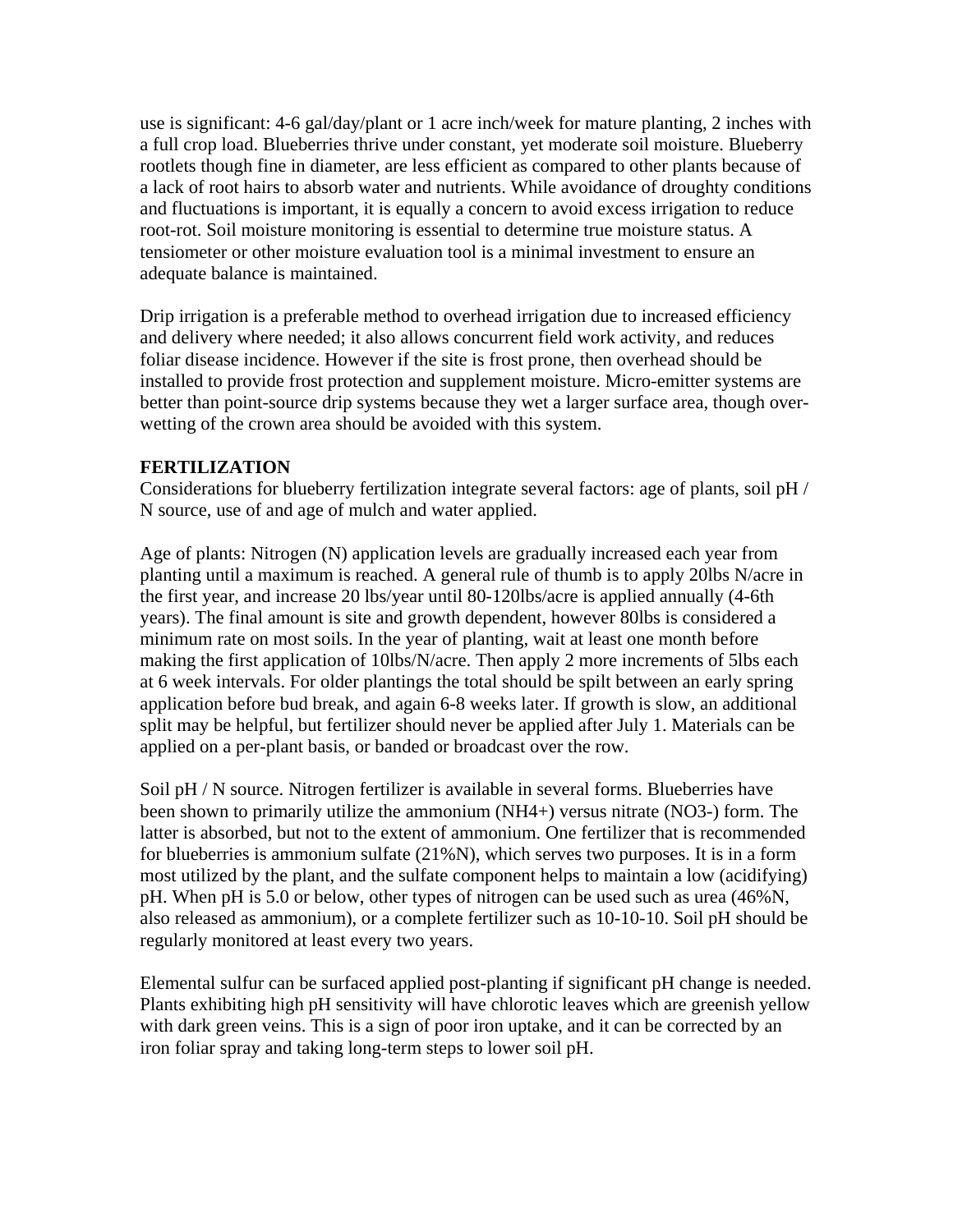Use of mulch: The above rates are determined by site conditions and plant growth response under specific conditions. For mature bushes, 6-12" of new growth is adequate, while general leaf yellowing and poor shoot growth is a sign of N deficiency. New applications of fresh mulch, or materials worked into the soil may lead to N deficiency, and supplemental N should be added. Older and thinner mulches do not tie-up as much N, and the total annual rates may be decreased by  $1/3$  to of the above rates (40-60lbs), provided growth is maintained.

Water applied: Soil moisture levels influence N release to plants; too little or too much water can reduce growth. Wet springs and over-irrigating can lead to leaching of fertilizers, but also to increased nitrogen in soil solution and for plant uptake when application rates are high or not split over time. Thus water helps to make nitrogen available, but it also can be a factor for its loss below the root zone. Drought conditions restrict soil release of nitrogen, and excess nitrogen application may cause damage to roots if not dissolved and leached by rainfall or irrigation.

## **PRUNING**

Unlike many fruit crops such as grapes or peaches, failure to annually prune blueberries does not lead to immediate crop failure. However mature bushes will respond to proper pruning with much higher yields and larger fruit sizes. Pruning should be done during the dormant season, with late winter preferable.

After planting, pruning for the next year should consist of removal of weak, damaged or diseased wood and flower buds. The third year, flower buds may be left on the most vigorous shoots. By the fourth season a light crop may be harvested, but flower buds should be thinned to prevent over-fruiting and bending of the shoots. By the 5th to 6th year and later, annual pruning will involve:

- 1. Pruning small, twiggy growth at the base of the plant and removing dead wood.
- 2. Removal of older canes at ground level: one cane should be taken out for every 6 present. This is the most important step in mature blueberry planting. It will help to stimulate new shoots and keep the bush productive.
- 3. Tall new shoots should be headed back to encourage branch development at a lower level and this helps to control bush height
- 4. Thin the dense growth in the upper part of the canopy by removing crossing and twiggy branches by as much as 50%. This is time consuming, but such "detail" pruning can increase fruit size significantly.

Failure to prune will result in a gradual decline in plant vigor and small fruit size. In the above pruning regime, the canes will be renewed every six years, an age in which individual shoot productivity declines.

## **HARVEST**

Well managed, mature highbush plants can yield up to 10 lbs/plant. Depending on cultivar, weather, and to some extent the level of detailed pruning done, harvest spread can be over a number of weeks. Fruit will hold well on the plant through varying degrees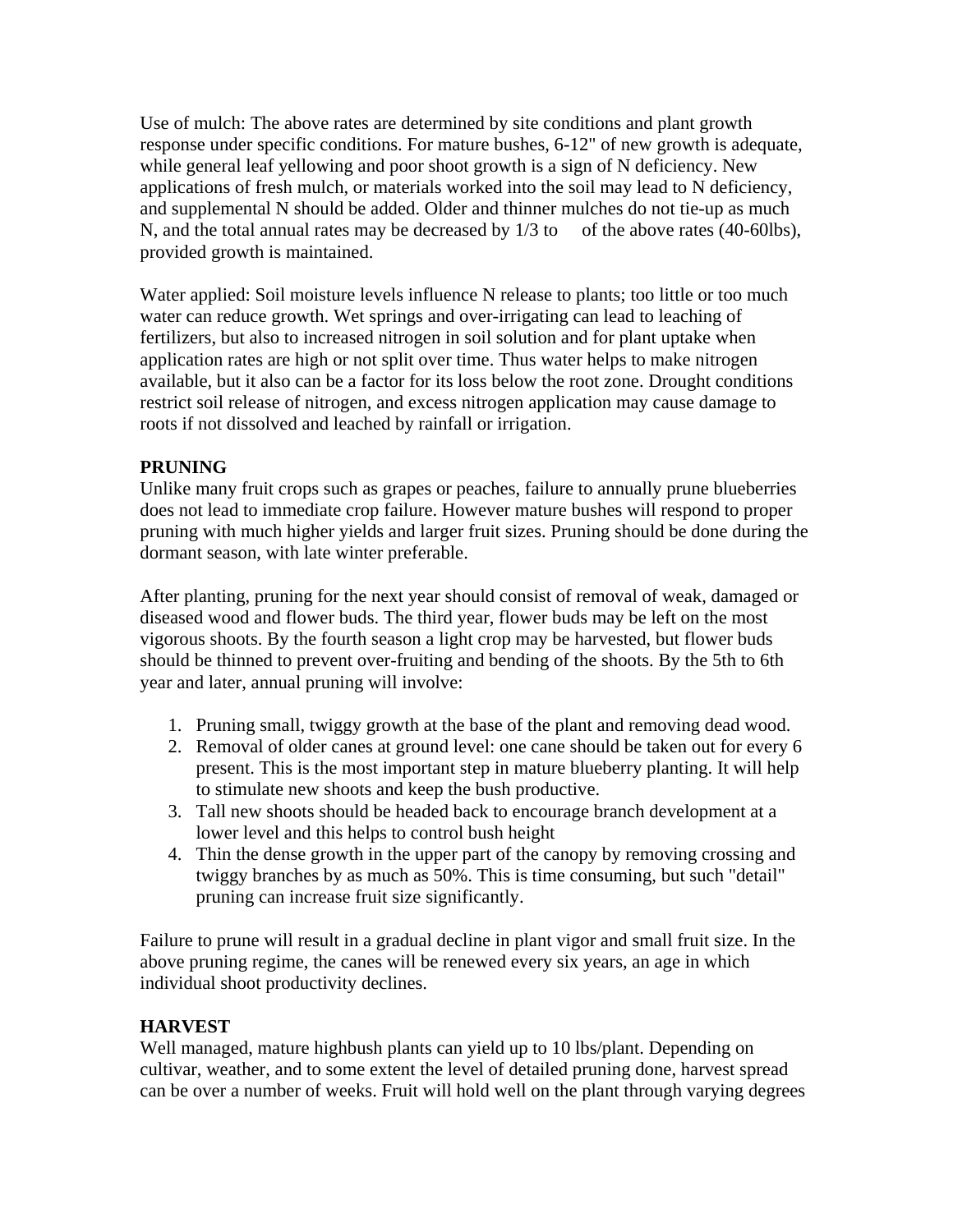of maturity. Best quality is reached if picking is conducted every 5-7 days, after the first ripe fruit develop. Southern highbush, like their rabbiteye parents may maximize flavor with 7-8 days allowed between pickings.

Berries should be picked into small buckets or shallow trays, and should not be placed more than 4-5 inches deep in a container. Though considerably firmer than other small fruit, over-ripe and soft berries can detract from the pack when they are crushed.

Blueberries keep well, and pre-picked fruit can store 7-10 days or more under cold storage conditions, and several days in a cool, open market setting.

## **MARKETING**

The primary market for small scale blueberry producers is consumers from surrounding communities. Fruit is direct marketed, and usually sold as pre-picked product, on the farm, or to restaurants and local stores. Most commonly blueberries are sold as a Pick-Your-Own (PYO) commodity. In comparison to strawberries, PYO blueberry markets are less saturated and tend to attract older clientele who do not have to stoop to pick fruit. Usually PYO fruit is sold at 15-25% less than pre-picked fruit. Fruit sold by weight (usually pounds/ounces) must be weighed with state inspected scales (Virginia Dept. of Agriculture and Consumer Services). Sales by volume (i.e. pints, quarts) do not need this oversight.

The successful PYO marketer must be a savvy entrepreneur who must plan ahead, order supplies, train workers, handle harvest logistics such as customer parking and flow, be people oriented and develop a successful advertising program. One must have a feel for the potential PYO trade area, who are the competitors, and what is the best advertising media/approach. In general it requires about 450 customers to harvest one acre (~6,000 pounds) of blueberries.

Adequate insurance coverage is also necessary. Often normal farm insurance plans may not be sufficient for PYO, and the policy should provide for both customer and product liability.

## **PREDATION CONTROL**

Bird predation is the biggest problem faced by blueberry growers. Without protection, losses can exceed 75% of the crop in smaller plantings. Scare devices and exclusion by netting are the most common means to reduce these losses. Netting (1 inch mesh) is usually draped over the rows or supported on a framework. This will eliminate most of the damage, though birds such as ground traversing robins often come through the open bottom. Newer scare devices which emit bird distress calls have provided some degree of protection. Loud propane canons and stationary scare balloons lose their effectiveness over time.

Deer may be a problem on some isolated plantings, though this damage is usually confined to winter twig browsing and not fruit feeding. Fencing and/or trained dogs are effective deterrents.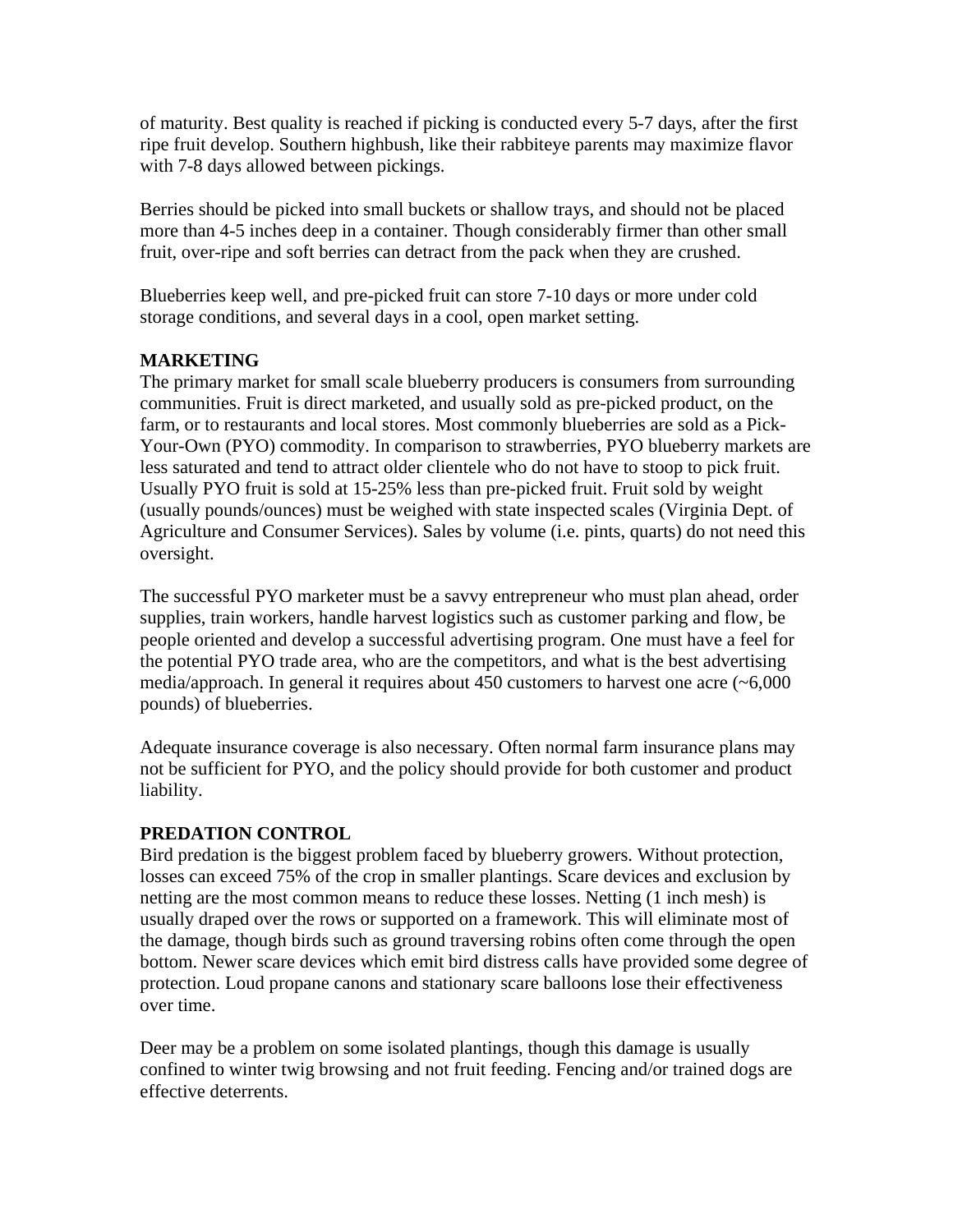#### **WEED, INSECT AND DISEASE CONTROL**

Weeds compete for water, nutrients and in new plantings for space and light with young plants. In well-mulched plantings, weed problems will be minimal, but can increase over time as the mulch degrades and weed seeds migrate in. Hand pulling or spot spraying with a contact herbicide is generally sufficient. Row middles should be kept mowed to reduce grass invasion and seed drop into the mulched strip. A number of pre-emergent herbicides are available for use in blueberries, which can be applied to the mulch surface to prevent weed seed germination. Label directions should be followed carefully to avoid damage to plants. Cultivation for weed removal should always be shallow to avoid damaging roots.

Insect and disease problems in blueberries are limited but present in Virginia. Maintenance of adequate cultural conditions and healthy plants helps to prevent problems from arising. Growers should be aware of the potential pest problems, and gain an understanding of their biology and life cycles to better target control measures. A number of excellent insecticides and fungicides are available for use on blueberries. Each material has specific one-time and seasonal application rates, re-entry and pre-harvest intervals to consider.

Blueberries have potential as an organically grown fruit, and can often be grown with limited insecticide and fungicide inputs. A number of organically approved spray materials are available, and manure and other organic fertilizers can be substituted for chemical fertilizers.

For a summary of available pesticide materials for blueberries, consult the "Forestry and Horticultural Crops Pest Management Guide" (VCE Pub #456-0147).

#### **FOR FURTHER READING:**

In print: Galletta, G.J. and D.G. Himelrick (eds). 1990. Small Fruit Crop Management. Englewood Cliffs, N.J.: Prentice Hall. [602 pages; 12 small fruit crops]. ISBN 0-13- 814609-8

Funt, R.C., M.A. Ellis and C. Welty. 1997. Midwest Small Fruit Pest Management Handbook. The Ohio State University, Bulletin 861. 173 pages. Pritts, M.P., J.F. Hancock, and B. Strik (eds). 1992.

Highbush Blueberry Production Guide. NRAES 55. Ithaca, N.Y.: Northeast Regional Agric. Engineering Service. 200 pp. [Can be ordered through VCE extension agents]

Caruso, F.L. and D.C. Ramsdell (eds). 1995. Compendium of Blueberry and Cranberry Diseases. St. Paul, Minn.: Amer. Phytopath. Soc. 87 pp. ISBN 0-89054-173-6

Pavlis, Gary C. (weekly newsletter; about 4-6 pages/issue). The Blueberry Bulletin. For subscription information, contact: Dr. Gary C. Pavlis, County Agricultural Agent Rutgers